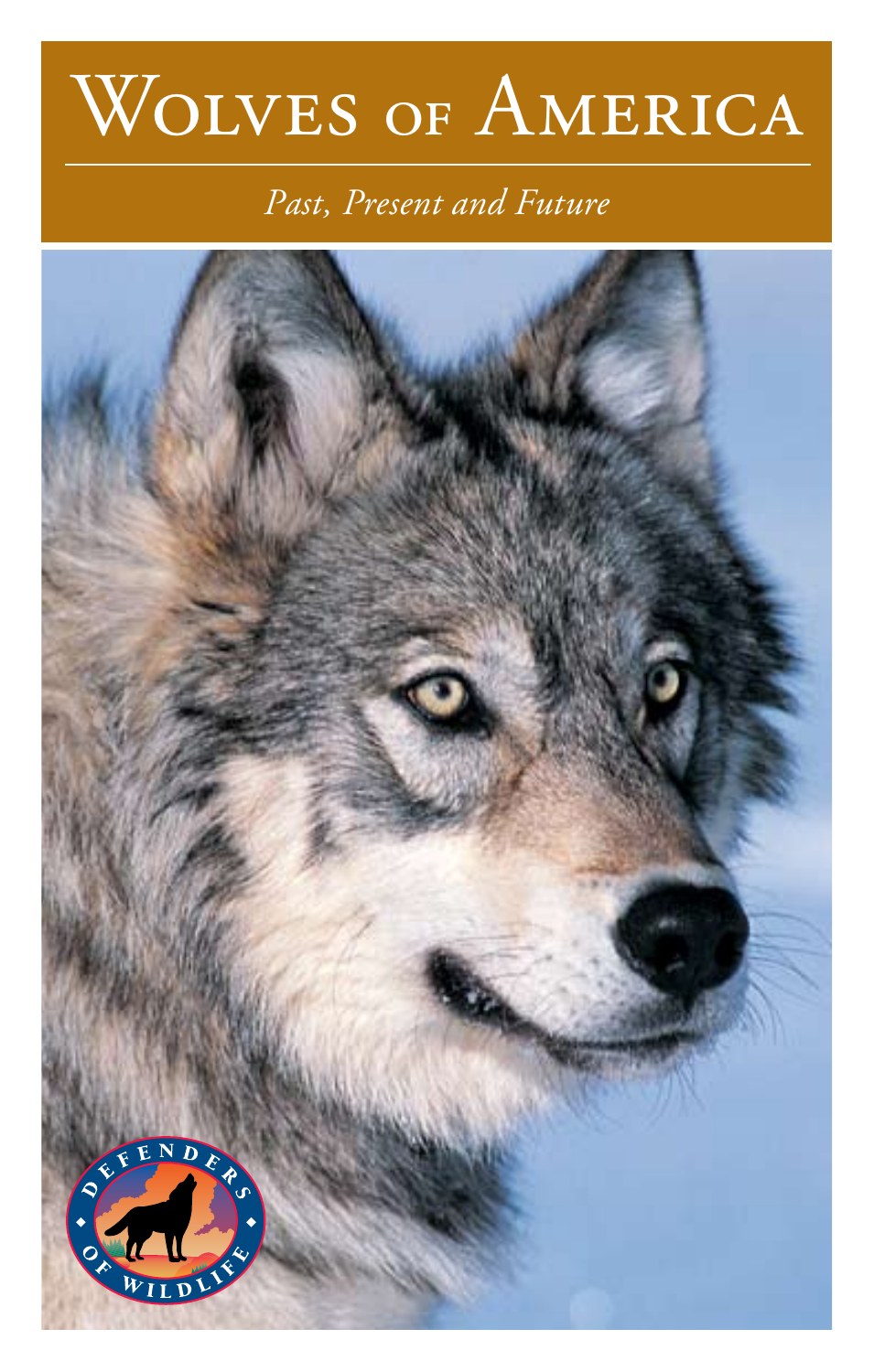

#### DEFENDERS OF WILDLIFE

Defenders of Wildlife is a national, nonprofit membership organization dedicated to the protection of all native wild animals and plants in their natural communities.

> AUTHORS Nina Fascione, Marcia Lesky, Gina Schrader

MAP International Mapping Associates, Inc.

© 2007 Defenders of Wildlife 1130 17th Street, N.W. Washington, D.C. 20036-4604 202.682.9400 www.defenders.org

Cover photo: Gray wolf in Yellowstone National Park © William Campbell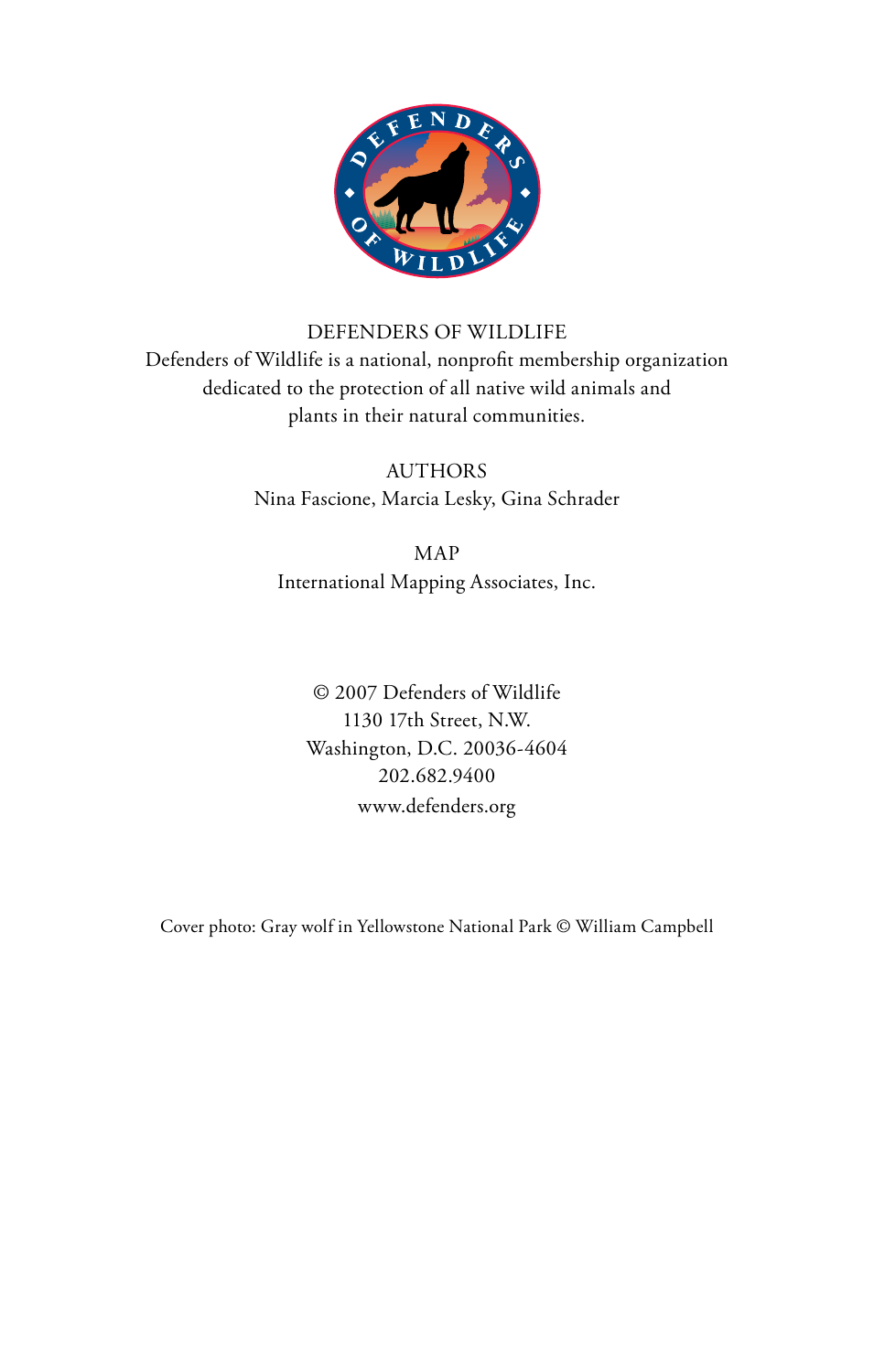nce upon a time, wolves were among the<br>
most widely distributed mammals in<br>
America. Then the settlers arrived, sparking<br>
300 years of extermination campaigns that<br>
devastated wolf populations across the lower 48 states. B most widely distributed mammals in America. Then the settlers arrived, sparking 300 years of extermination campaigns that the 1970s, wolves were present in less than 1 percent of their former range and numbered fewer than 1,000 individuals, all in Minnesota. Today, thanks to the Endangered Species Act and the strong conservation ethic of the American people, wolves are making a comeback. More than 5,000 wolves now live in the wilds of the contiguous states. In Alaska, where wolves have fared much better, there are between 7,000 and 11,000 wolves.

Defenders of Wildlife has been a leader in wolf conservation since wolves were first listed under the Endangered Species Act in 1973. Through innovative conservation programs, extensive public education and outreach and, when necessary, legal action, Defenders helped restore gray wolves to Yellowstone National Park and central Idaho, and played key roles in the reintroduction of Mexican wolves in the Southwest and red wolves in the Southeast.

Defenders lays the groundwork for wolf conservation by building acceptance of wolves, especially among livestock producers and other skeptical constituents. To lessen the economic impact on ranchers, Defenders compensates them for livestock losses caused by wolves through a program known as The Bailey Wildlife Foundation Wolf Compensation Trust. Representatives of the cattle and sheep industry also have a say in wolf conservation through the Livestock Producer Advisory Council established by Defenders. Another Defenders-administered program, The Bailey Wildlife Foundation Proactive Carnivore Conservation Fund, works directly with landowners and communities to prevent livestock losses with nonlethal measures such as fencing, guard dogs, range riders, livestock relocation and alarm systems. And to aid in law enforcement efforts, Defenders offers incentives through the Endangered Species Reward Fund for information leading to the arrest and conviction of individuals who kill wolves.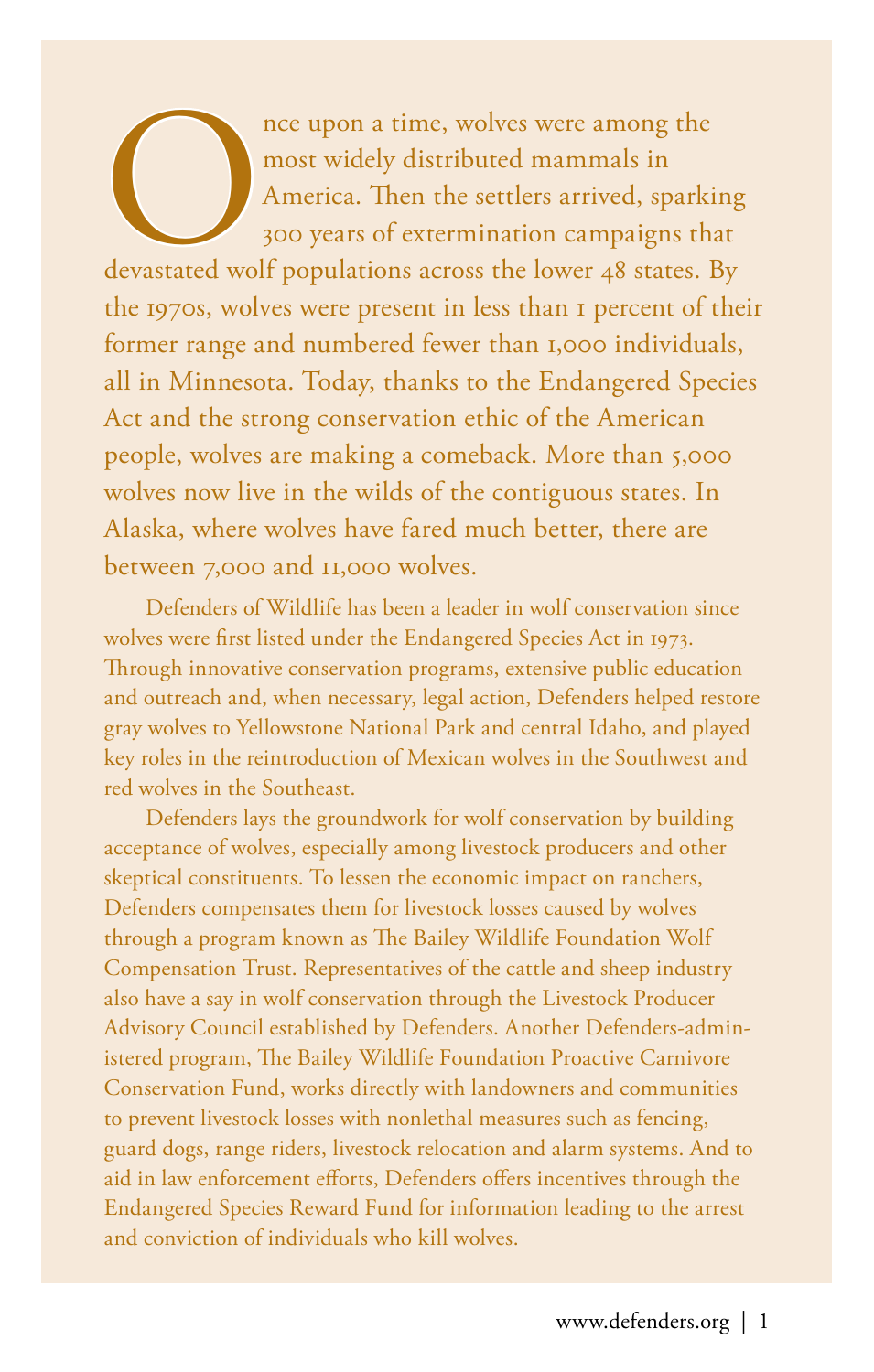## A Future for Wolves

**Explore the encouraging increases in wolf populations, the future for wolves is far from certain. We must continue to advocate wolf restoration and pursue opportunities to assure the continued survival of wolves. Comprehe** future for wolves is far from certain. We must continue to advocate wolf restoration and pursue opportunities to assure are essential for long-term wolf recovery in the United States. To further these goals, Defenders is working with federal, state and tribal agencies, other conservation groups and concerned individuals to:

- Ensure ongoing conservation of existing wolf populations in the northern Rockies through sufficient federal protections and, when appropriate, adequate plans to guarantee continued recovery under state management;
- Guarantee that state protections support the long-term survival of wolves in the Great Lakes region, where federal law no longer protects them;
- Restore viable populations of gray wolves in additional suitable areas, including the Northeast, Pacific Northwest, southern Rockies and Southwest, and of red wolves in the Southeast, through active reintroduction or facilitated natural recovery;
- Encourage wolf restoration on nonfederal lands by working with Congress and the conservation community to develop incentives for private landowners and tribal governments;
- Transfer management responsibility for wolves to state agencies once a state has addressed factors threatening wolves and has developed a management plan that demonstrates a continuing commitment to wolf restoration and long-term recovery;

#### **Why Restore Wolves?**

**Wolf restoration is a measure of our nation's progress in protecting and restoring our natural heritage, but there are more vital and fundamental reasons for restoring wolves:** 

- **1. The long-term survival of wolves depends on the size, number and connectivity of wolf populations.** The larger and more connected wolf populations, the more likely wolves are to persist in the face of natural and manmade events such as drought, habitat alteration, disease and food shortages.
- **2. Viable wolf populations return ecological integrity to native ecosystems and restore the balance of nature.** As predators, wolves play a dynamic and essential role in maintaining the health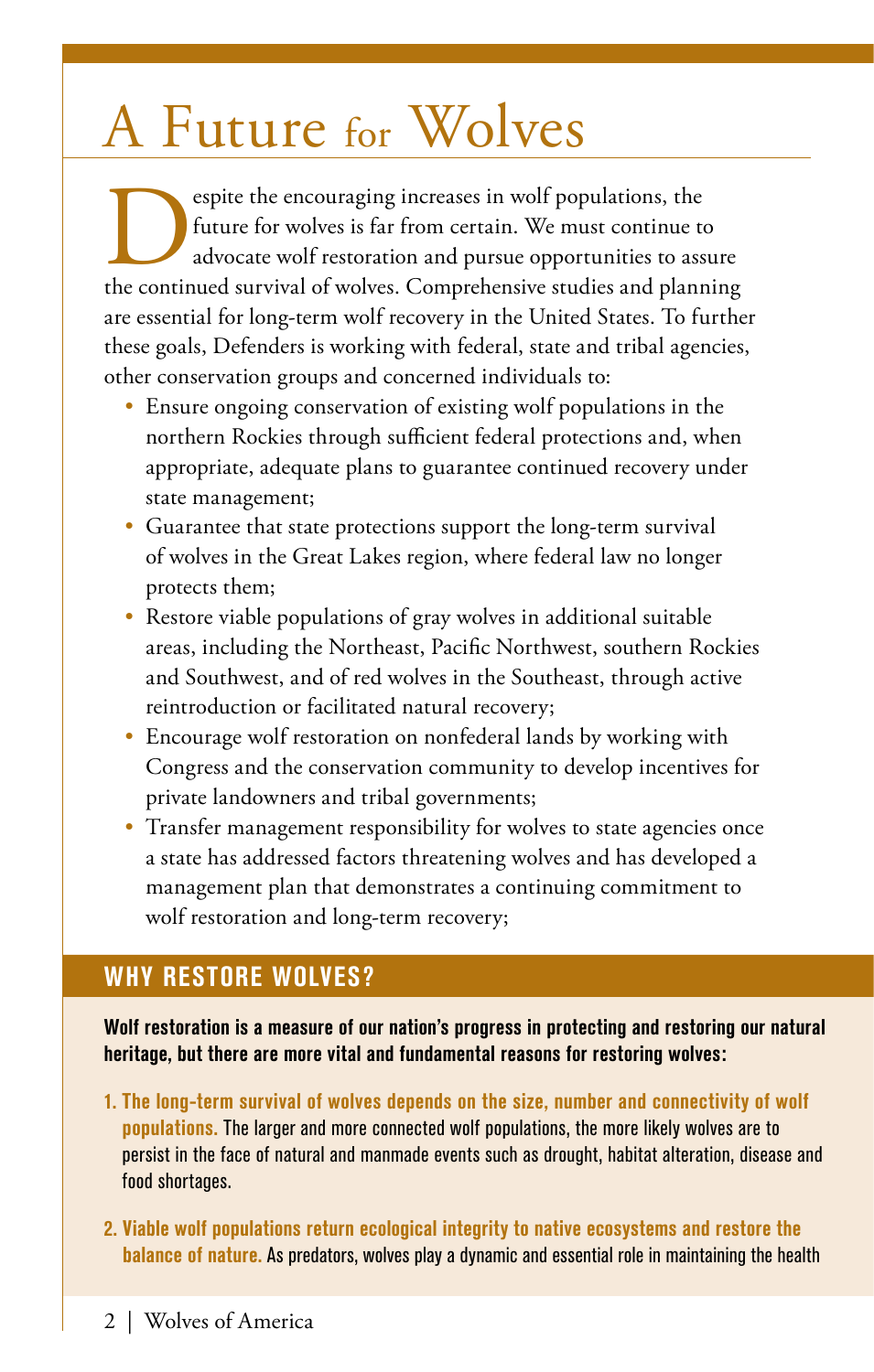- Work closely with federal and provincial governments in Canada and Mexico to encourage maintenance of corridors for wolf dispersal across international borders;
- Work with the Department of State to negotiate a treaty with Canada and Mexico to provide international protection for wolves and other large predators in North America.

#### You can help save America's wolves

Federal, state and tribal agencies, working hand in hand with conservation groups and concerned individuals like you, can create the innovative policies and programs necessary to protect, conserve and restore the wolves of America. Things you can do to help include:

- Call, write or meet with your elected officials to educate them about the importance and benefits of restoring wolves and protecting their habitat;
- If you live in wolf country, discourage activities that attract wolves and cause them to lose their natural wariness of humans, such as leaving food outside or feeding wolves at campsites or other places where wolves and humans share the landscape;
- Help dispel the myths and highlight the benefits of restoring wolves by sharing what you know about wolves with friends and writing letters to the editor of your local newspaper and encouraging others to do the same;
- Become a community activist by holding house parties or other special events to rally support for wolves. Defenders can provide you with materials and pointers.

For more information, visit Defenders' Wildlife Action Center at **http://action.defenders.org**.

of ecosystems. Their disappearance across the United States altered the natural relationships among other animals found in the same ecological niche, leading to increases in some species and declines in others. In Yellowstone National Park and other areas where reintroduced wolves are established, scientists continue to document beneficial impacts on the health of the whole ecosystem.

**3. Wolves are good for the economy.** Wolves have cultural, aesthetic and recreational value that translates into tourism dollars. For example, a 2006 study showed that more than 150,000 people visit Yellowstone annually specifically because of wolves, bringing \$35 million to Idaho, Montana and Wyoming each year. In Minnesota, the International Wolf Center added \$3 million to the local economy in 1995 and created the equivalent of 66 full-time jobs.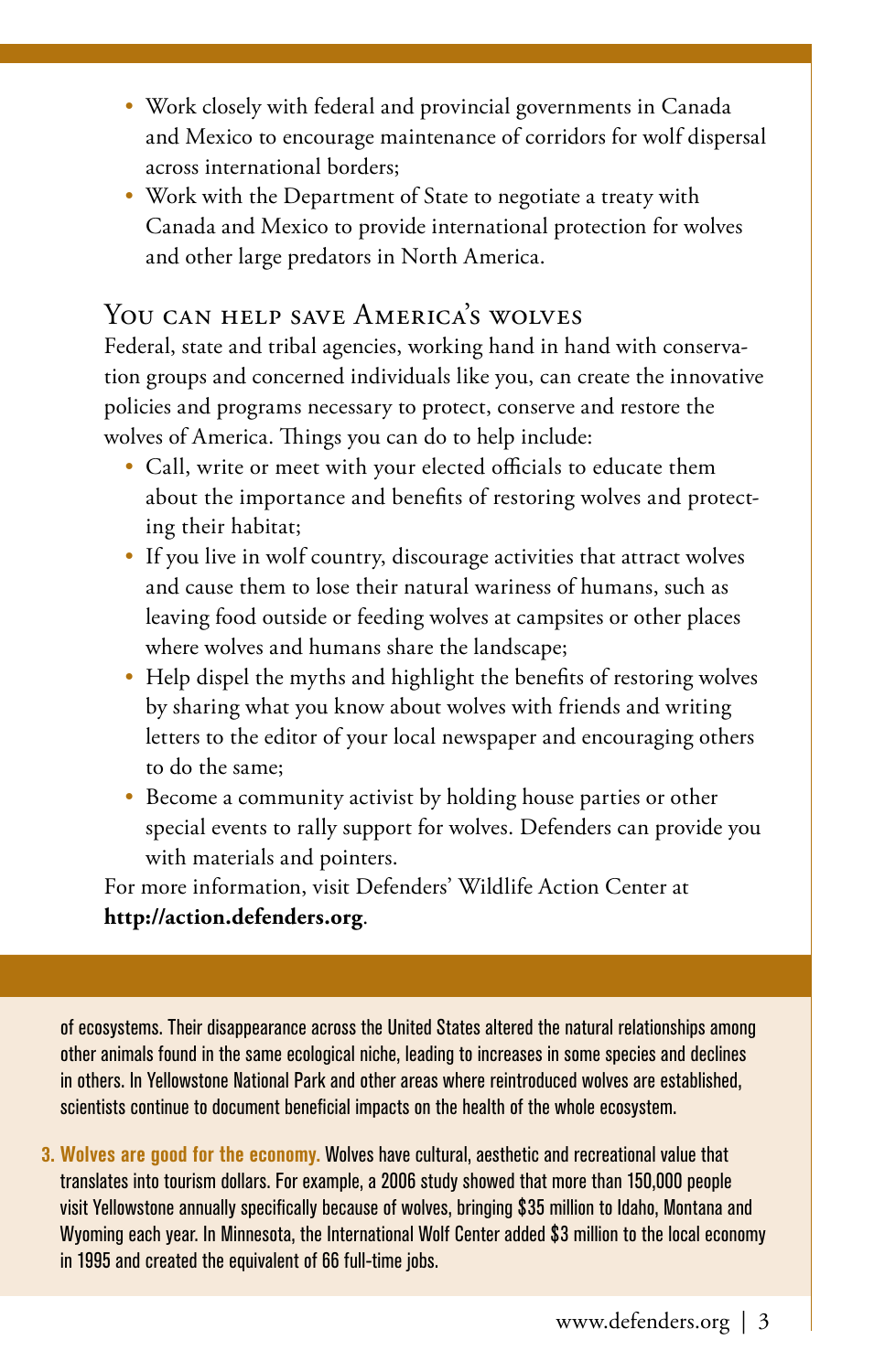## Places for Wolves

**Experience is a set of wolf recovery efforts to date, only a** fraction of the potential for restoring wolves has been met.<br>As the map below indicates, many areas with suitable wolf habitat remain devoid of wolves. The fol fraction of the potential for restoring wolves has been met. As the map below indicates, many areas with suitable wolf populations that currently exist throughout the United States as well as areas with potential for wolves.

#### **North America**

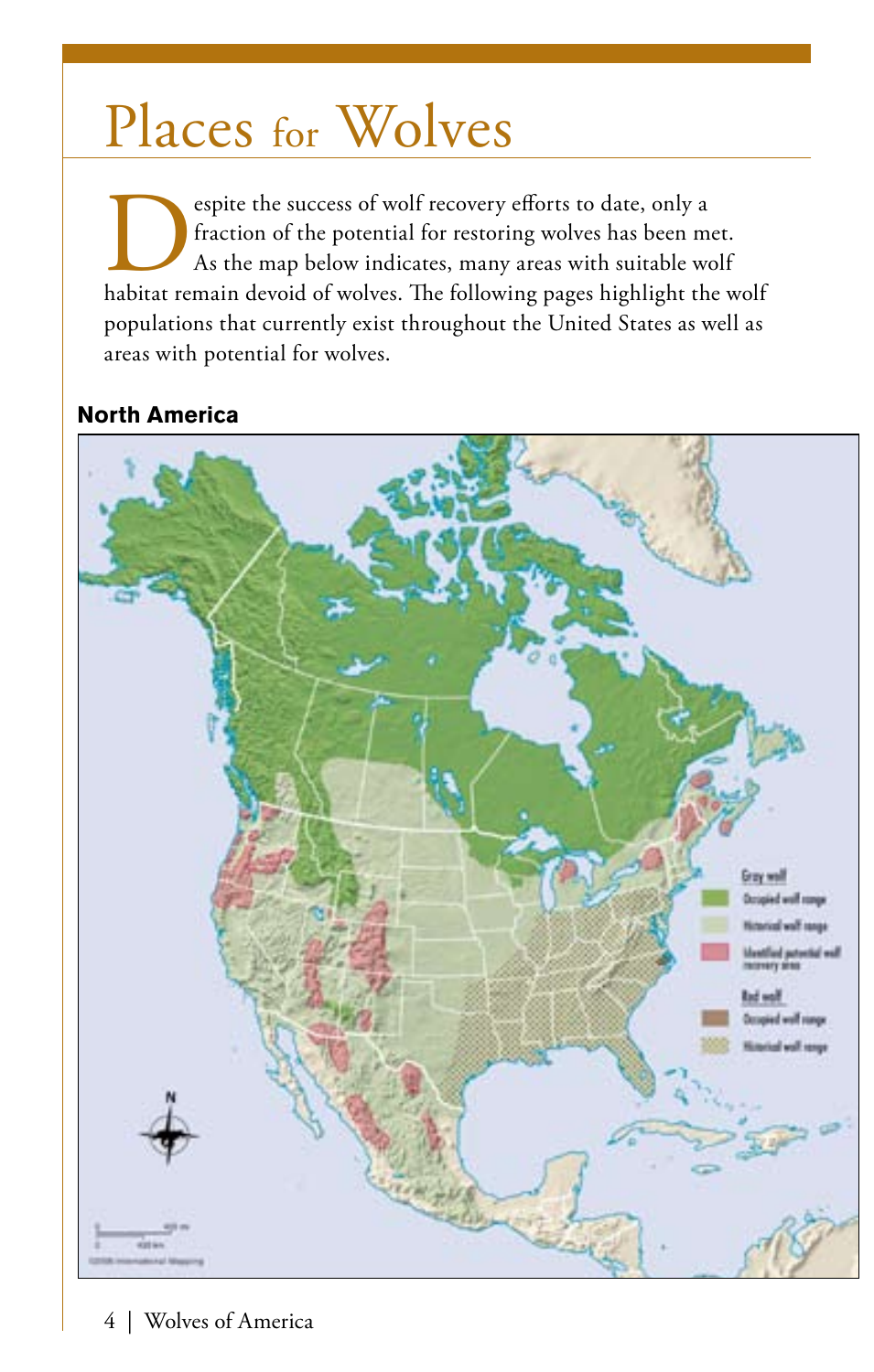#### ALASKA

Alaska is home to the largest remaining population of gray wolves in the United States. Some 7,000 to 11,000 wolves roam the state in habitats as diverse as barren arctic tundra and lush temperate rainforests. In Alaska as elsewhere, wolves play an essential role in maintaining healthy prey populations and biodiversity in the ecosystems they inhabit. They are also vital to the state's tourism economy. People from all over the world come to Alaska for the opportunity to see a wild wolf. Yet even as extraordinary efforts are



underway to restore wolves in the lower 48 states, the persecution of wolves in Alaska continues.

Because wolf populations in Alaska have never declined to the extent they have in other states, Alaskan wolves are not on the endangered species list. That means that it is still legal to hunt and trap wolves in Alaska. These pursuits claim about 1,500 wolves per year, not including "unreported harvests which may equal or exceed the reported harvest," according to the Alaska Department of Fish and Game.

In addition, ignoring a number of studies that show that predators rarely are the sole cause of significant or long-term declines in prey populations, wolf control supporters in Alaska continue to push for intensive control, including the highly controversial practice of aerial gunning. This unsportsmanlike control method is nearly impossible to regulate and leads to many other violations of hunting regulations such as chasing, herding and harassing wolves.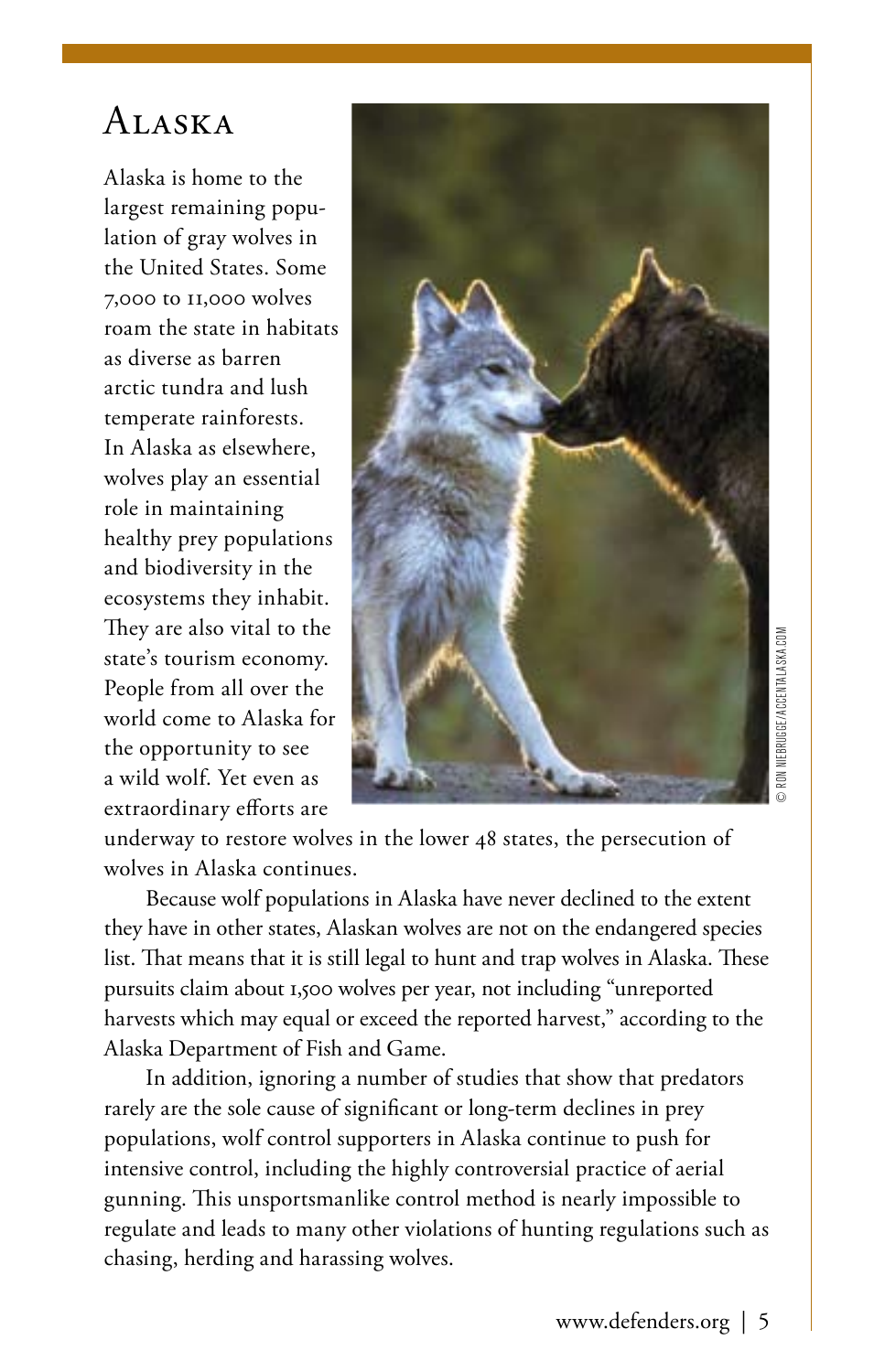#### The Pacific Northwest

Gray wolves once lived throughout much of the Pacific Northwest, but most were gone by the 1930s. Fortunately, many areas of potentially suitable habitat remain. In the 1990s, scientists even found that several wolf packs from wolf populations in British Columbia and Alberta denned and raised pups in North Cascades National Park and in Ross Lake National Recreation Area on the Canadian border. Since then, several confirmed—and several hundred unconfirmed—sightings of wolves in Oregon and Washington have been reported.

Areas with potential for wolf recovery in the Pacific Northwest include the Blue and Wallowa Mountains in eastern Oregon and Washington, the Cascade Mountains in western central Washington and Oregon, Washington's Olympic Peninsula (although its size and proximity to cities limit its potential), the Klamath-Siskiyou region and Modoc Plateau of southwestern Oregon and northern California, and the northern Sierra Nevada in California.

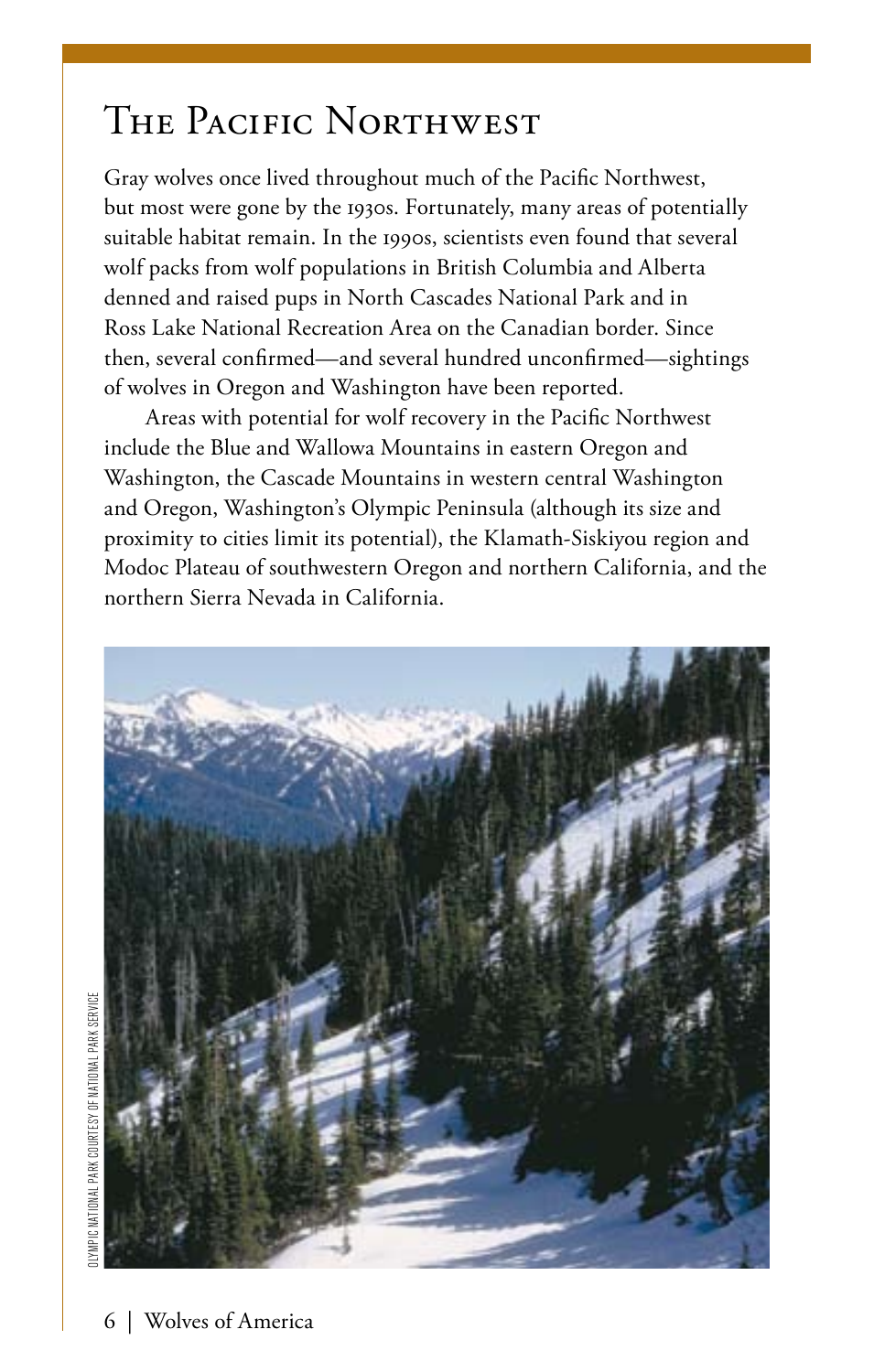

## The Northern Rockies

The northern Rockies were once a stronghold of wolves, but control programs initiated in the 1880s essentially wiped out the species there by the 1930s. The 1995 and 1996 reintroductions of Canadian gray wolves in Yellowstone National Park and in Idaho's Frank Church River of No Return Wilderness Area were remarkable wolf restoration achievements. Today, there are more than 1,300 wolves in the northern Rockies. This includes the descendants of the wolves reintroduced in the greater Yellowstone area and central Idaho, and a separate gray wolf population in northwestern Montana established by animals that crossed the border from Canada on their own beginning in the late 1970s.

In 2007, the U. S. Fish and Wildlife Service announced plans to remove federal protections for wolves in the northern Rockies region. However, only Montana has a plan that meets long-term wolf conservation objectives. Idaho and Wyoming remain hostile toward wolves. Until all factors that threaten long-term wolf viability are resolved, it is premature to delist wolves in this region.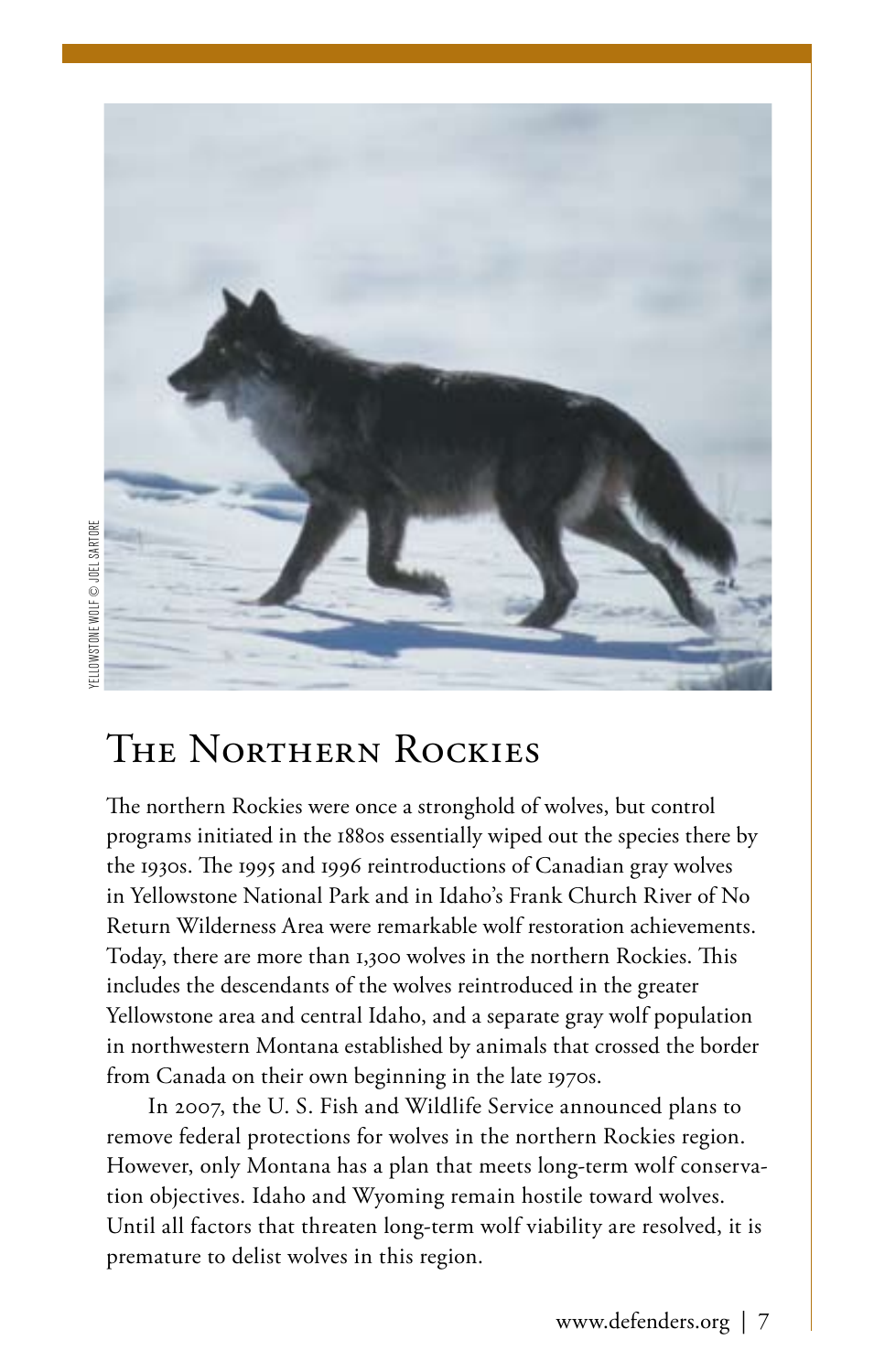

#### The Southern Rockies

The southern Rockies in Colorado, southern Wyoming and northern New Mexico offer several potential gray wolf restoration sites, including Colorado's San Juan Mountains, Flat Tops and Grand Mesa areas. The federal government administers 55 percent of this region, including 9.5 million acres of roadless areas. Wolf habitat and prey abound. Indeed, Colorado hosts an estimated 292,000 elk, the greatest statewide elk population in the United States and nearly one-third of the nation's total elk population. A U.S. Fish and Wildlife Service study completed in 1994 indicates that Colorado alone could hold more than 1,000 wolves.

Another area in the southern Rockies that shows great promise for supporting wolves is media executive Ted Turner's Vermejo Ranch, which straddles the Colorado-New Mexico border and nearby Carson National Forest. Turner's lands exemplify the potential of private landowners to contribute to wolf restoration and the need to develop mechanisms at the state and federal level to encourage more private participation in recovery efforts.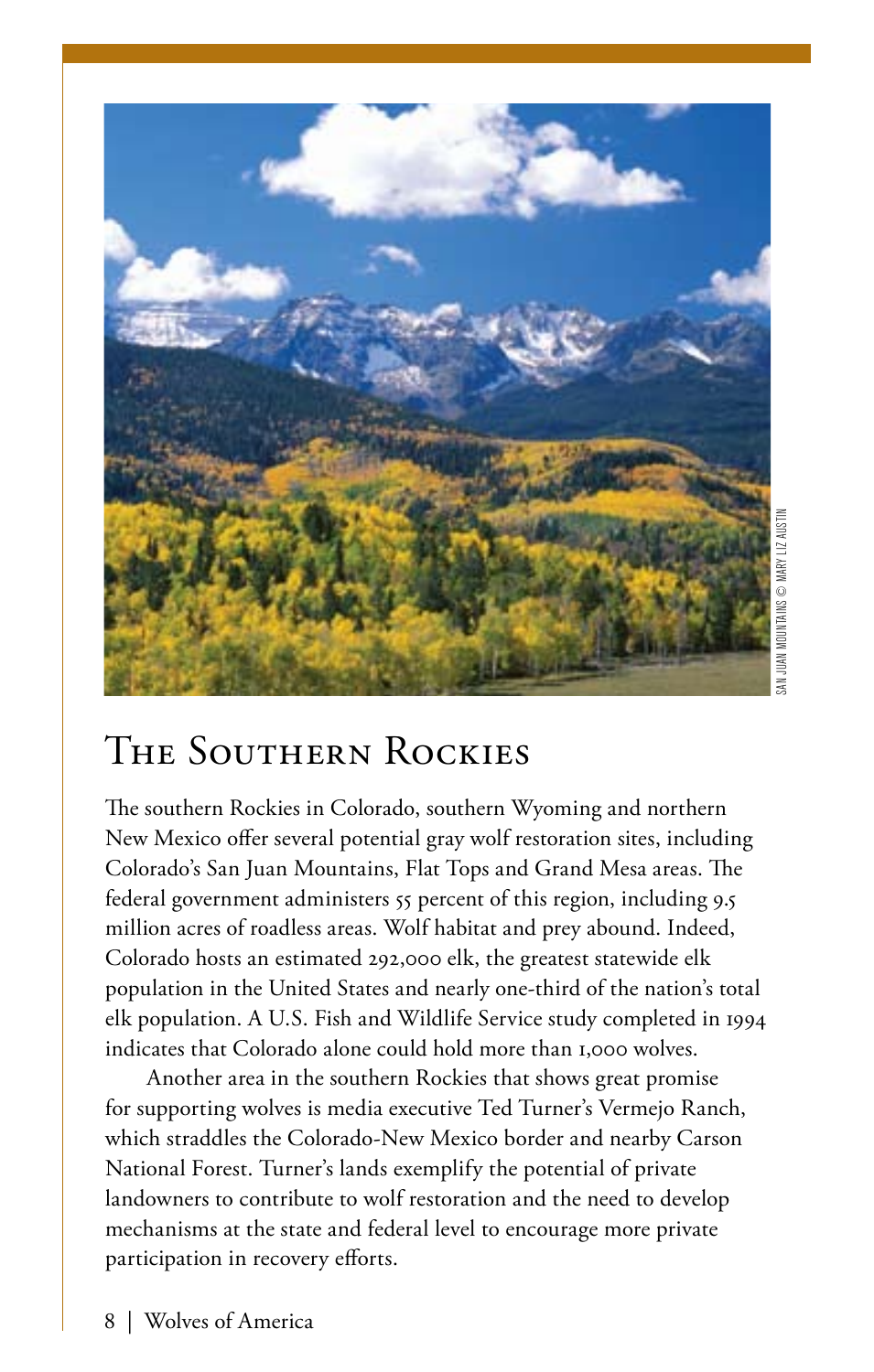#### The Southwest

Prior to European settlement, the southwestern United States and Mexico were home to the Mexican wolf, a gray wolf subspecies. Biologists captured the last Mexican wolves in the wild, four males and a female, in Mexico between 1997 and 1980 to establish a captive-breeding program.

Today, the reintroduction plan calls for returning at least 100 Mexican wolves to the wild. Biologist released the first of these in the Blue Range Wolf Recovery Area in Arizona in 1998. These wolves immediately demonstrated their ability to adapt and survive. They formed packs, killed elk, established territories and reproduced. There are currently about 60 wolves in this region.

However, because of local opposition, these wolves cannot roam outside set boundaries. Wolves that do are captured and returned to the designated wolf area. This restriction undermines the ability of these wolves to form stable packs and expand their range, and inhibits progress toward Mexican wolf recovery.

Other potential recovery sites include the Grand Canyon and the adjacent Kaibab Plateau, which has been identified as one of the best places for wolves in the lower 48 states; Big Bend National Park; Black Gap Wildlife Management Area in Texas; the Sky Islands region of Arizona and New Mexico; and several sites in Mexico. Habitat corridors between Mexico and the United States could allow for dispersal and interbreeding among future populations, increasing the Mexican wolf's chance of long-term survival.

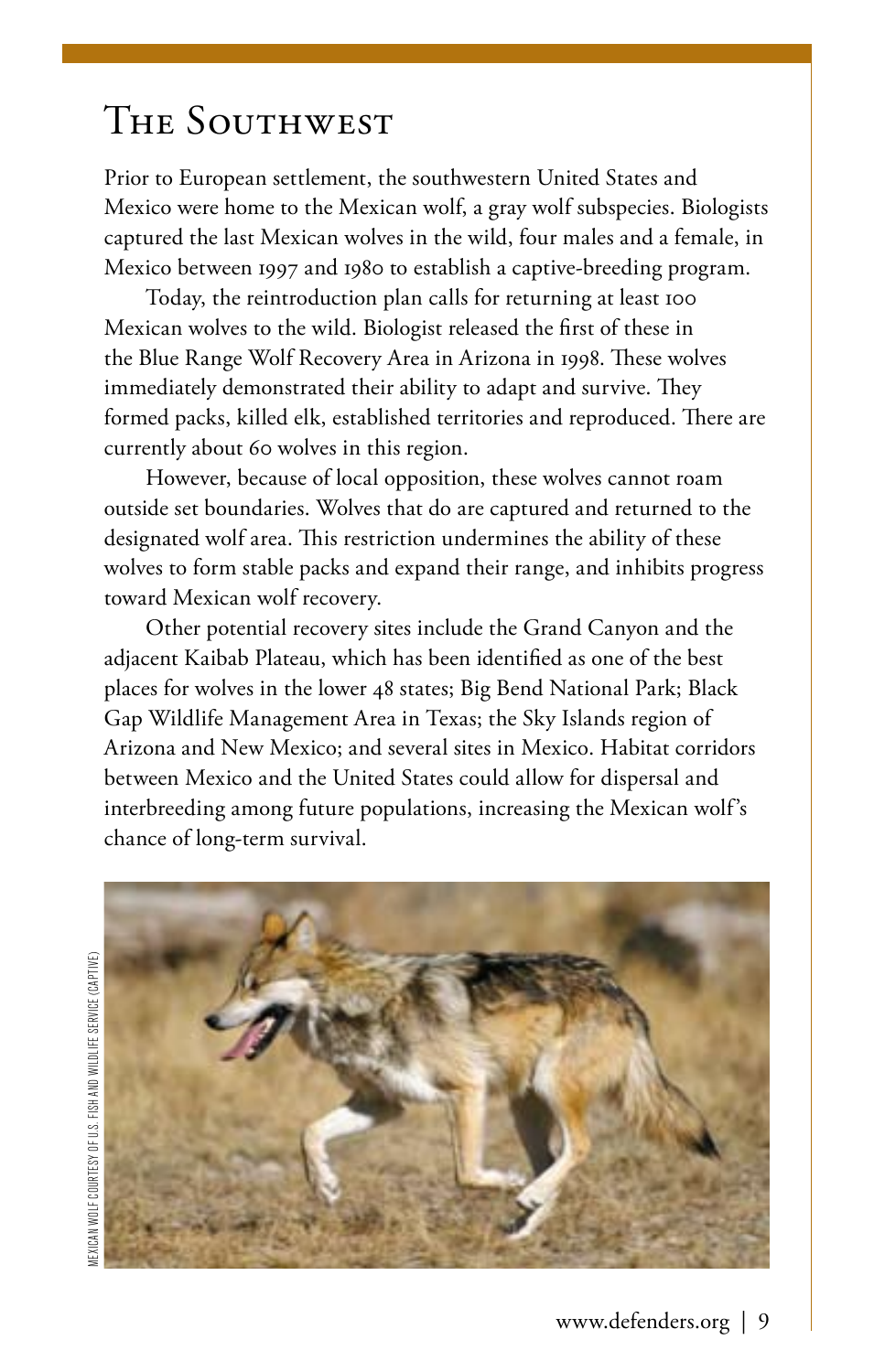### The Great Lakes

The gray wolf found in the Great Lakes region, commonly called the eastern timber wolf, once ranged from Minnesota to the Atlantic Ocean and from southern Canada to the Ohio River and perhaps even farther south. Wolf recovery in this area has been notably successful. In the 1960s, this population was limited to northeastern Minnesota, where fewer than 1,000 wolves roamed. Today, wolves are thriving in northern Minnesota and have also crossed into northern and central Wisconsin and Michigan's Upper Peninsula. Individuals continue to disperse into areas with suitable habitat, with recent wolf sightings in Michigan's Lower Peninsula and other states in the western Great Lakes region. Now the combined total of gray wolves in Minnesota, Wisconsin and Michigan is more than 4,000.

As a result of this incredible success, federal protections were removed for this population of wolves in 2007. Michigan, Minnesota and Wisconsin now manage the wolf populations within their boundaries. Each state has produced a wolf management plan that maintains policies that help reduce human-wolf conflicts and encourages the use of proactive, nonlethal management tools, while at the same time ensuring ongoing wolf recovery and conservation.

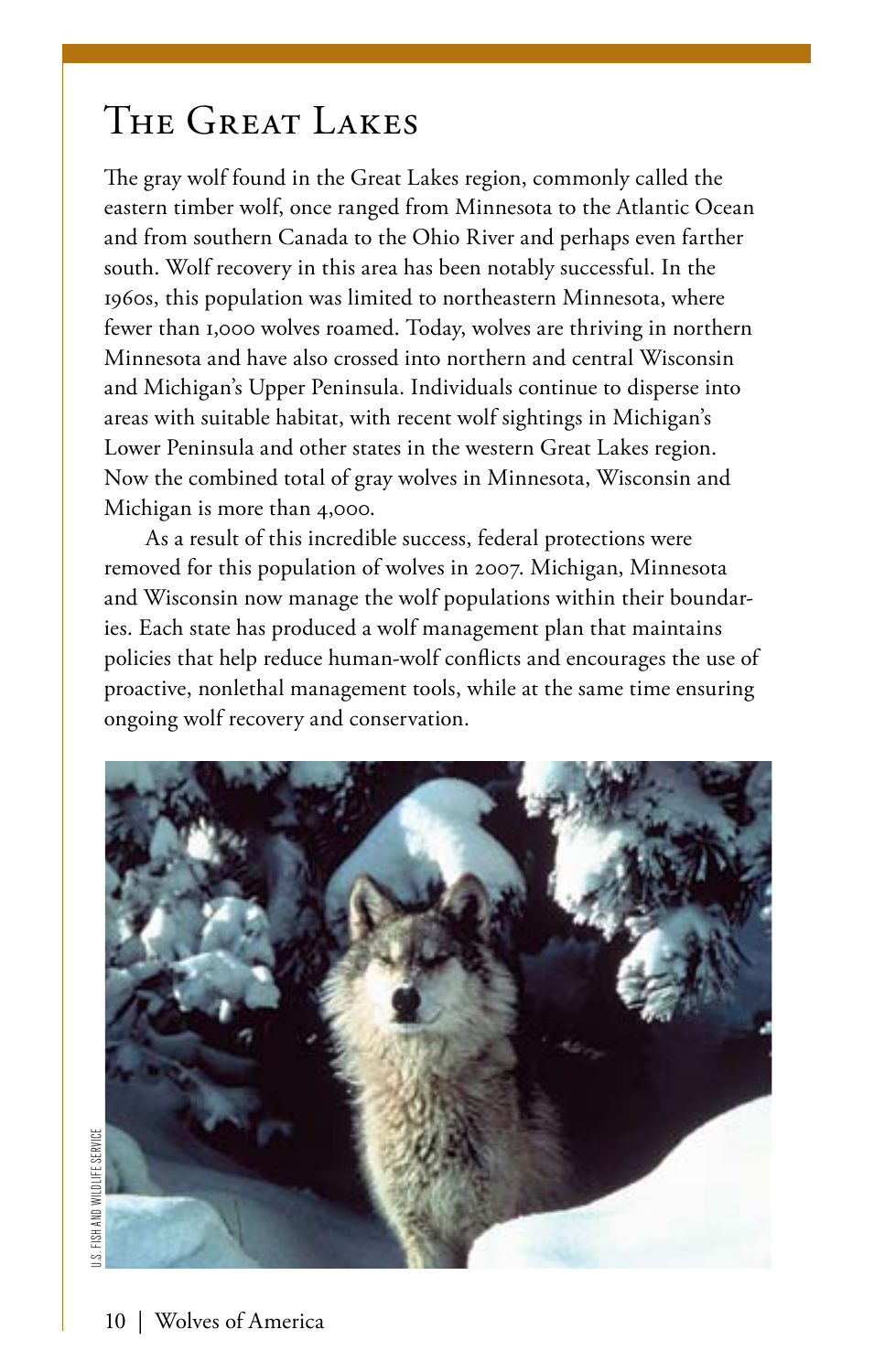

#### The Northeast

The last gray wolves in New England were killed around the end of the 19th century. The good news is that several studies have shown that suitable habitat and sufficient prey still exist for wolves in New England, from Maine across New Hampshire and Vermont to the 6-million-acre Adirondack Park in New York. These studies suggest that the Northeast could support at least 1,200 wolves and perhaps as many as 1,800. Even better news is that the public supports these efforts.

Key to the successful return of the wolf to this region is the careful examination of the social and biological factors necessary to meet the needs of wolf restoration. Development, insufficient travel corridors and uncertainty about the taxonomic status of eastern wolves and coyotes all complicate reintroduction and recovery. Public involvement in promoting wolf restoration in the Northeast is needed to persuade state and federal officials to undertake the necessary studies.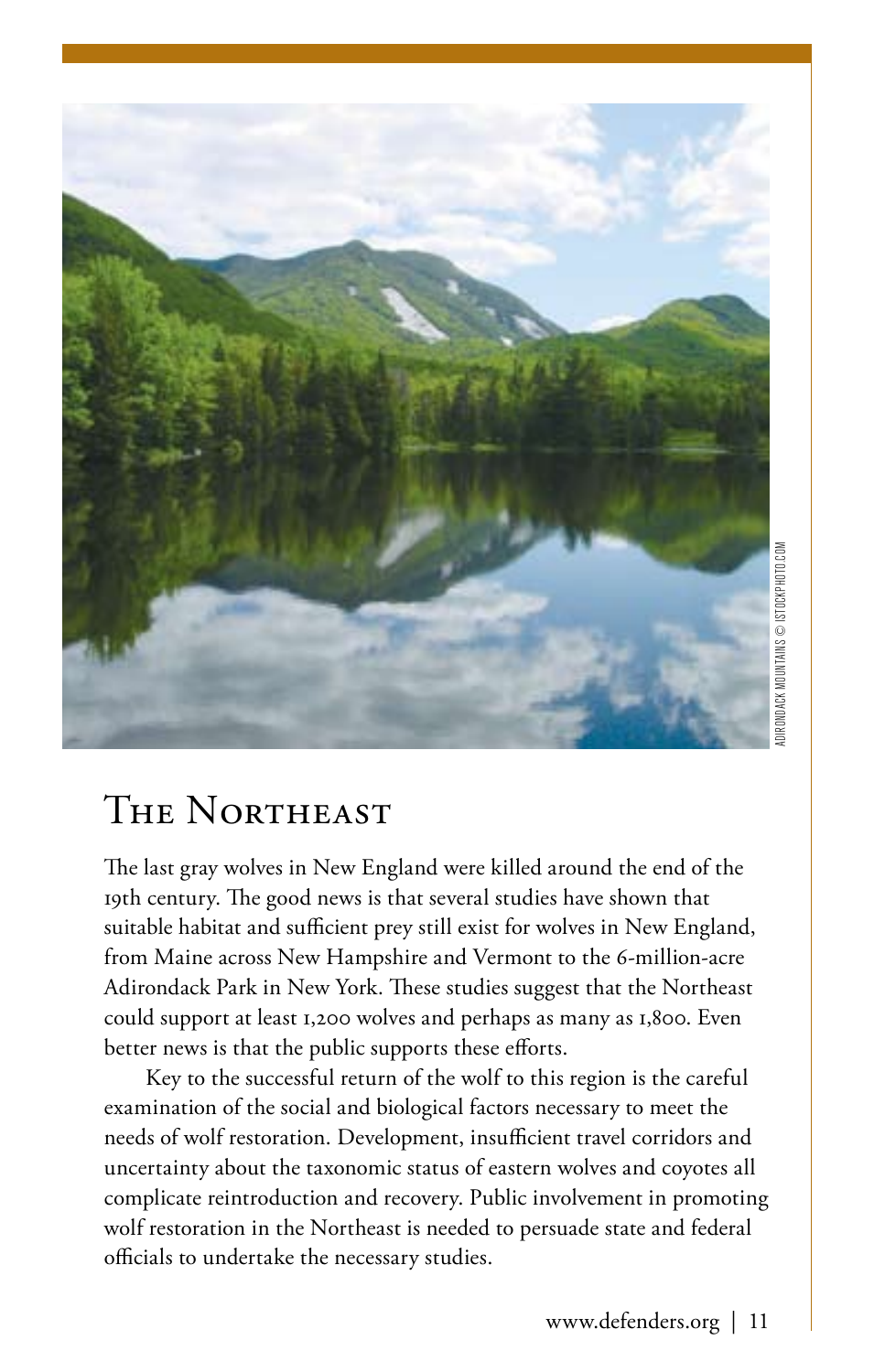

### The Southeast

The red wolf once roamed throughout the southeastern United States as far north as Pennsylvania and as far west as central Texas. Because of its wide distribution, the red wolf played an important role in a variety of ecosystems. However, by the 1970s, persecuted like their gray cousins, red wolves existed only along the Gulf Coast of Texas and Louisiana. Biologists pronounced the red wolf gravely endangered, and captured the few remaining for animals for a last-ditch effort to save the species by working with zoos and captive-breeding facilities.

Reintroduction to the wild began in the late 1980s with a successful but limited release of red wolves on Bulls Island, part of the Cape Romain National Wildlife Refuge off South Carolina's Atlantic coast. The reintroduction of red wolves in the Alligator River National Wildlife Refuge and later in Pocosin Lakes National Wildlife Refuge in North Carolina followed. Currently, nearly 100 wild red wolves roam more than 1.7 million acres in North Carolina, and 207 red wolves reside in 38 captive-breeding facilities. The recovery plan calls for reintroduction in at least two additional locations. Like gray wolves, red wolves face myriad threats to their recovery, including illegal killings and deaths caused by motor vehicles and severe weather. Current and proposed developments also threaten to degrade wolf habitat. Hybridization, the interbreeding between coyote and red wolf populations, is yet another constant threat to the recovery of the imperiled wolf of the Southeast.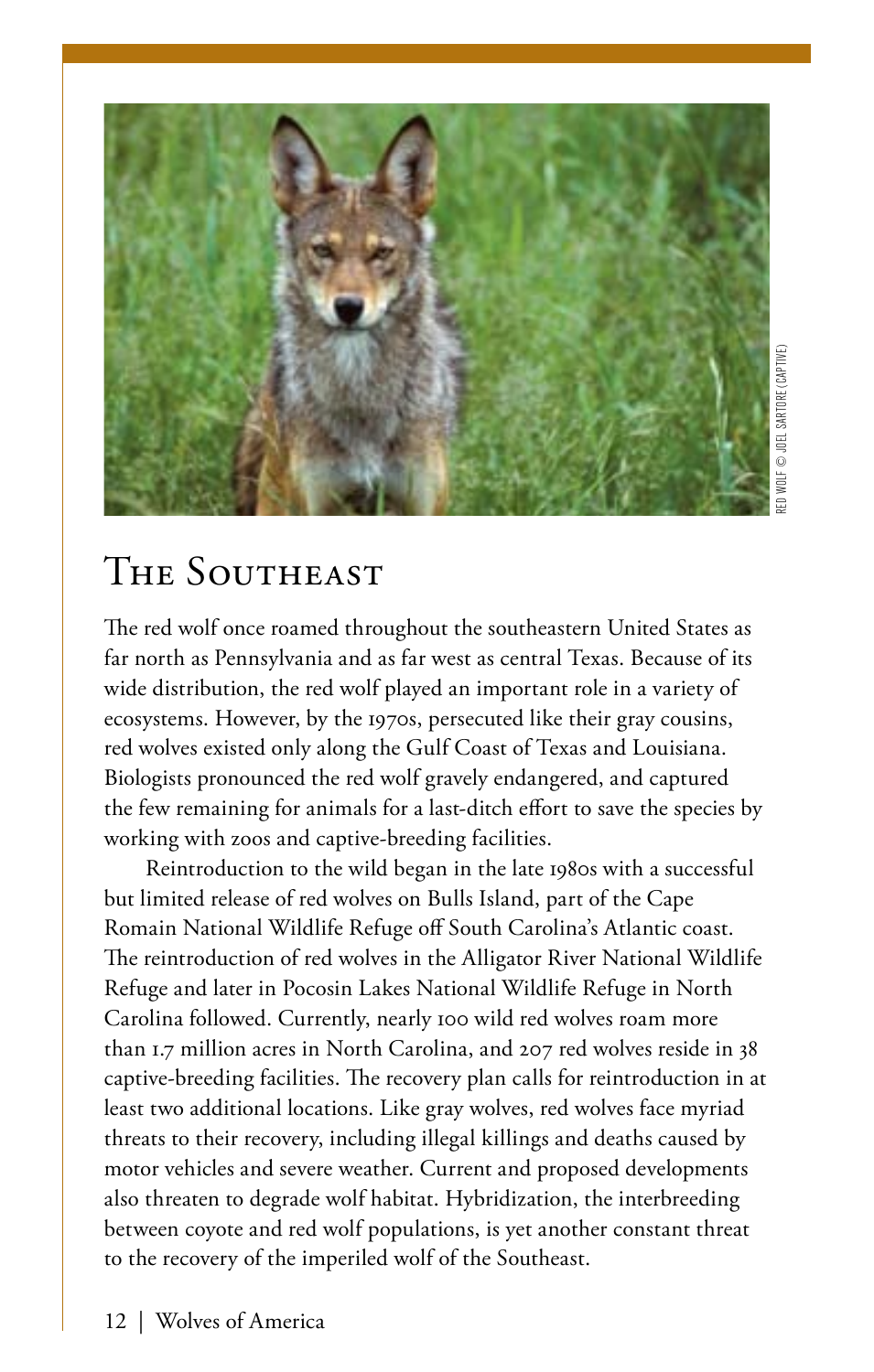## " I've always said that the best wolf habitat resides in the human heart. You have to leave a little space for them to live."

—Ed Bangs *Northern Rocky Mountains Gray Wolf Recovery Coordinator U.S. Fish and Wildlife Service*

**To learn more about wolves and efforts to protect and restore this majestic predator, visit www.defenders.org**